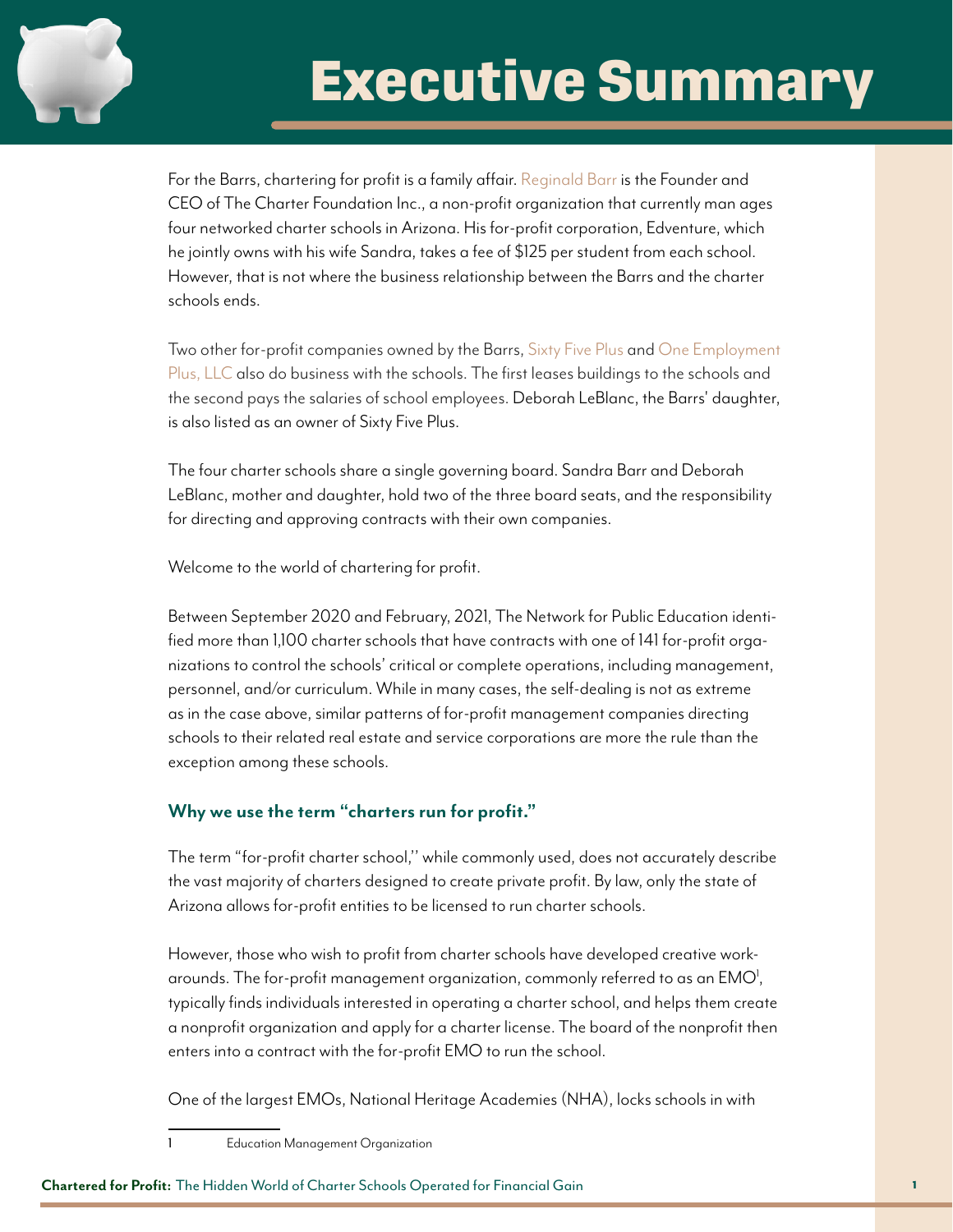a "sweeps contract" where virtually all revenue is passed to the for-profit management corporation, NHA, that runs the school. In other cases, the EMO recommends their own related companies for services that include leasing, personnel services, and curriculum.

For example, we found fifty-six active related corporations listed at the Florida EMO Academica's Miami headquarters' at [6340 Sunset Drive](http://search.sunbiz.org/Inquiry/CorporationSearch/SearchResults?inquiryType=Address&searchTerm=6340%20Sunset%20Dr). An additional 70 related entities are registered as based at [6457 Sunset Drive.](http://search.sunbiz.org/Inquiry/CorporationSearch/SearchResults?InquiryType=Address&inquiryDirectionType=PreviousList&searchNameOrder=BUDASCHOOLDEVELOPMENT%20L200003878630&SearchTerm=6457%20Sunset%20Drive&entityId=L20000387863&listNameOrder=BUDASCHOOLDEVELOPMENT%20L200003878630) Corporations included at these addresses include related real estate corporations, holding companies, foundations, and finance corporations—often bearing the Academica name or an Academica's school's name. One wonders if these small related corporations exist to support charter schools, or if the schools exist to support the corporations.

Although public school contracts are subject to competitive bidding and open for public scrutiny, the absence of responsible fiscal regulations in the name of charter school "innovation" has created a wild west of profiteering. In this report, we provide example after example of management companies contracting with self-owned businesses to extract additional profit. Behind the curtain, like the Wizard of Oz, the management company pulls all the strings. The real money is made by controlling the decisions regarding which corporations provide facilities and other services to the schools.

In order to help readers understand how private individuals can legally run charter schools for private gain, we do in-depth analyses of the operations of four of the largest brick and mortar charter chains. We then highlight how the very same business practices are used in even the smallest of charter management companies—those that run only one or two schools.

We sample large chains to see whether or not part of the "business plan" is to attract students who are less expensive to teach. Finally, we show how for-profits cluster in states with loose laws coupled with a political climate that makes for-profit expansion possible.

#### **What We Found**

Despite the commonly held belief that families and teachers initiated the charter school movement, large for-profit management companies appeared and expanded from its earliest days. Within five years of the opening of the first charter school in Minnesota (1992), the four dominant brick and mortar for-profit chains—National Heritage Academy, The Leona Group, Charter Schools USA, and Academica began building their operations. These four corporations, plus the three largest for-profit online charter corporations (K12 Inc., Pansophic Learning/ACCEL, and Pearson/Connections Academy) manage 555 schools across the country; nearly half of our identified schools.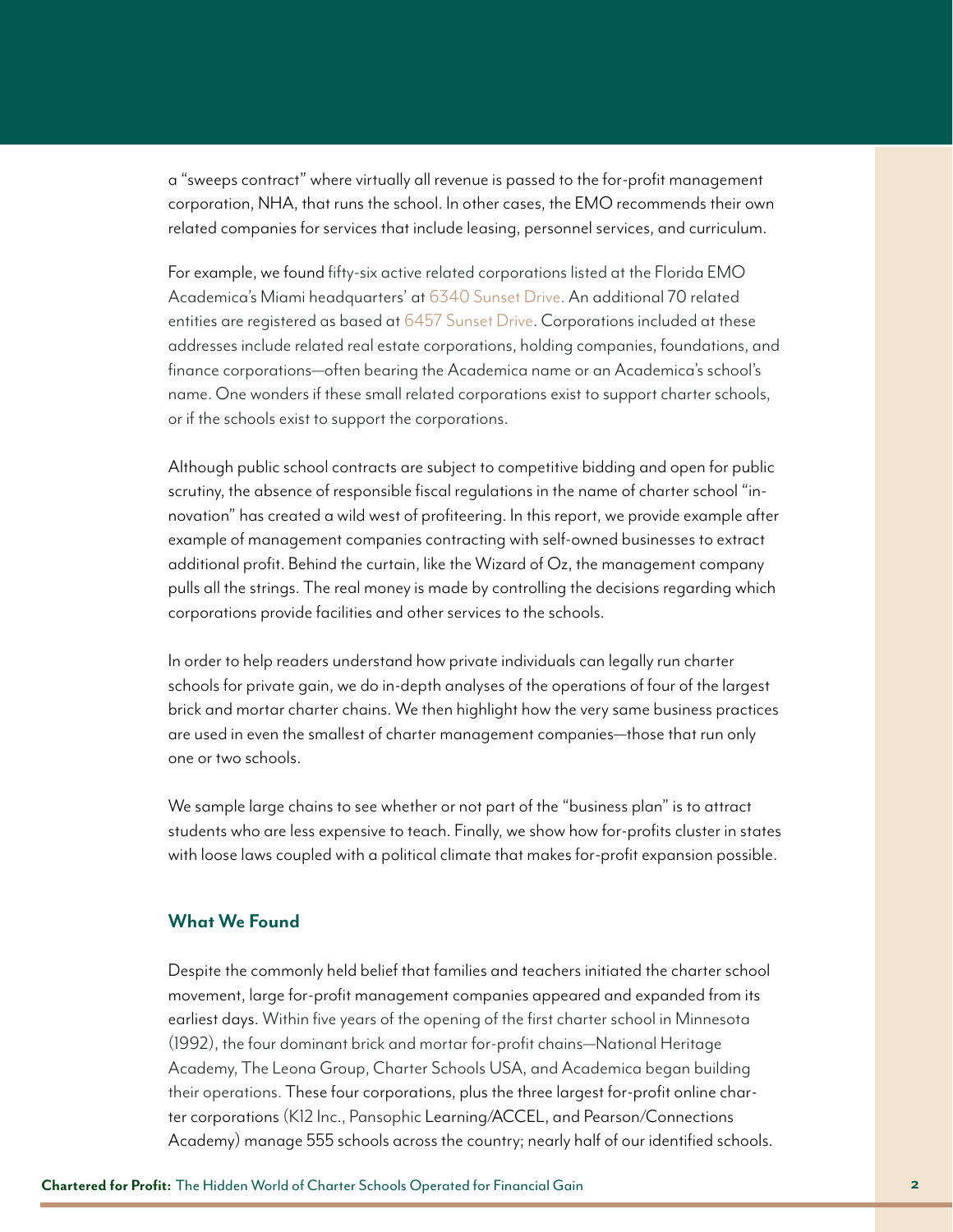Other large chains operate clusters of schools in only one state.

Of the 141 for-profit management corporations, a majority (75) run only one or two schools, a practice designed to get around state laws that prohibit for-profit charter schools, while ensuring that profit can go into the school manager's pocket and that transactions and salaries can be hidden from public view.

Contractual agreements known as "sweeps" between the charter school and the for-profit manager are used by many large and small chains. Sweeps contracts give for-profits the authority to run all school services in exchange for all or nearly all of the school's revenue. By illustration, we present wording from [the 2019 audit](file:///C:\Users\Lding\AppData\Local\Microsoft\Windows\INetCache\Content.Outlook\VBFZ5HIA\•%09schoolhttps:\ohioauditor.gov\auditsearch\Reports\2019\Bennett_Venture_Academy_18-Lucas.pdf) of The Bennet Venture Academy, an NHA school in Ohio:

"Under the terms of the Agreement, NHA receives as remuneration for its services an amount equal to the total revenue received by the Academy from all revenue sources."

Despite strict regulations against the disbursement of funds from the federal Charter Schools Program (CSP) to charter schools operated by for-profit entities, we identified over 440 charter schools operated for profit that received grants totaling approximately \$158 million between 2006 and 2017, including CSP grants to schools managed with for-profit sweeps contracts.

Fewer disadvantaged students (proportionally) attend charters run for profit. Comparing the five cities with the most for-profit charter schools (by the proportion of students attending these schools) revealed that in all but one city—Detroit—for-profit run charters served far fewer students who are eligible for free or reduced-price lunch. In all cities, for-profit-run schools serve fewer students who receive services under IDEA. Even more dramatic disparities were found by comparing Academica, Charter Schools USA with public school students in cities where the charters are located. In the case of BASIS, we compare their schools to public schools in the state of Arizona.

Twenty-six states and the District of Columbia have charter schools run by for-profit corporations. In some states, the footprint is limited to the two largest online chains, K12 and Pearson's Connection Academy. In two states, Michigan and Florida, charters run for profit are the majority of charter schools in the state. Other states with over 30 percent of charters run for profit are Arizona, Nevada, and Ohio. For-profit charters are a growing sector in North Carolina as well.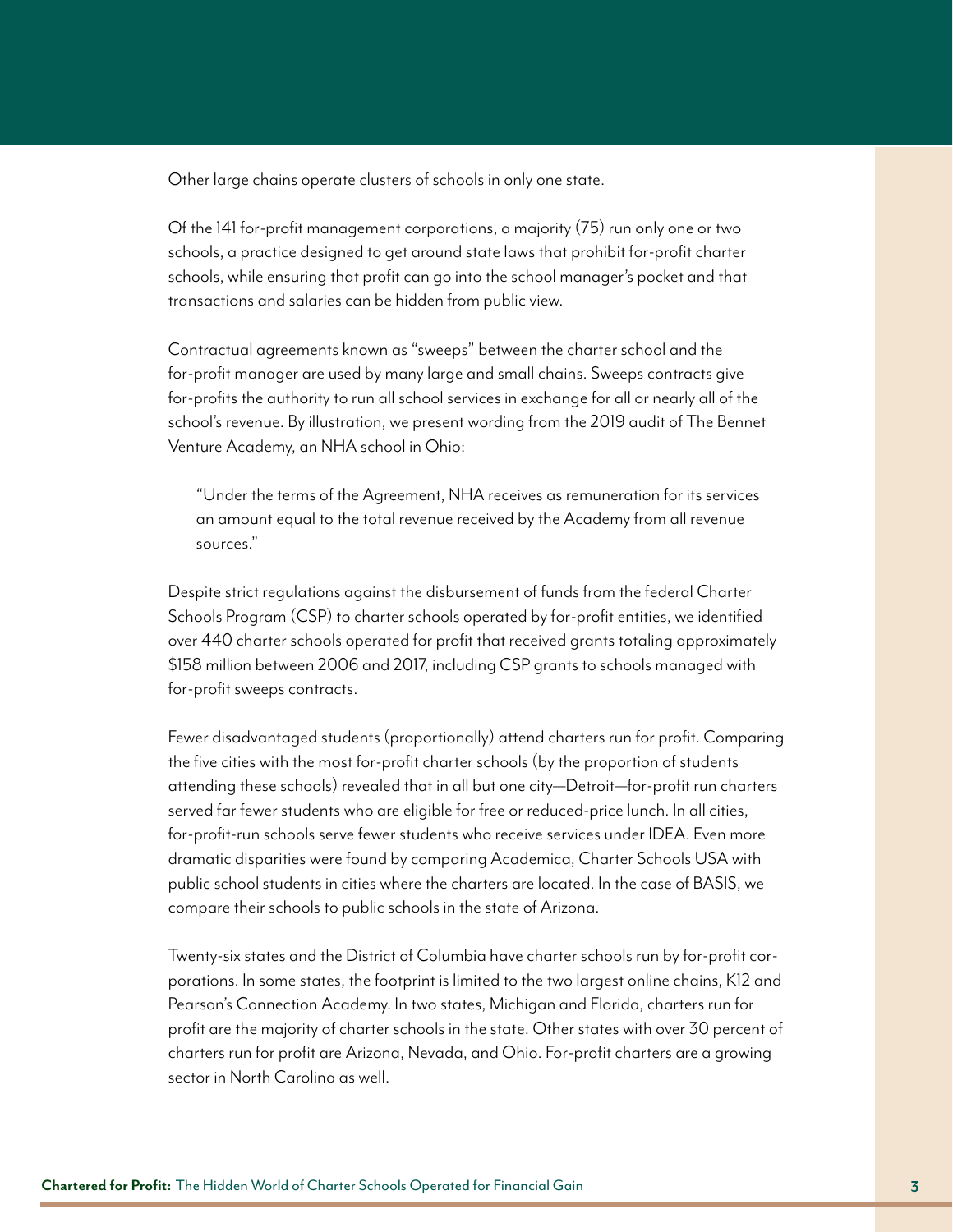## **President Biden's Promise**

During the campaign, then-candidate Joe Biden was clear and firm. He is opposed to for-profit charter schools and he vowed to ensure that they would no longer be eligible to receive public funds. Under federal law, only public, not private entities can receive federal funding. As this report explains, regulations have been evaded by the use of the nonprofit façade. That must be fixed.

To keep that promise, we recommend that:

- The U.S. Department of Education enforce its own regulations. Federal regulations require that CSP grant administration be independent of a for-profit board. Its guidance defines what an "arm's length" relationship is. The U.S. Department of Education should conduct an extensive audit of present and former grantees to ascertain compliance with all regulations that define the for-profit relationship.
- \* The Federal government requires all charter schools that receive federal funds to provide the name and profit status of any entity that provides management services, as well as the names and services provided by all vendors that are related corporations of the EMO.
- \* The Department update its non-regulatory guidance that determines whether a Charter School Program (CSP) applicant is in fact, "independent from the for-profit CMO or EMO hired to manage the day-to-day operations of the charter school" so that for-profit organizations that use nonprofits as a façade are ineligible to receive federal, taxpayer-funded grants. In order to avoid future workarounds, we suggest that the federal government define a for-profit charter school as a school in which more than 30 percent of all revenue flows directly or indirectly to for-profit vendors. Lease or mortgage payments would be exempt, except in those cases where payments or fees go to a for-profit entity that provides an additional service directly to the school or to its nonprofit.

### **Other Recommendations**

In order to remediate the workarounds to state laws that prohibit for-profit charters, we recommend that:

- \* All states follow the lead of Ohio by listing the management providers and posting their contracts with charter schools. To that information, the profit status of the EMO should be added.
- \* Sweeps contracts be outlawed in every state. In addition, we recommend that related corporations of for-profit and nonprofit management companies be prohibited from doing business with their managed charter schools.